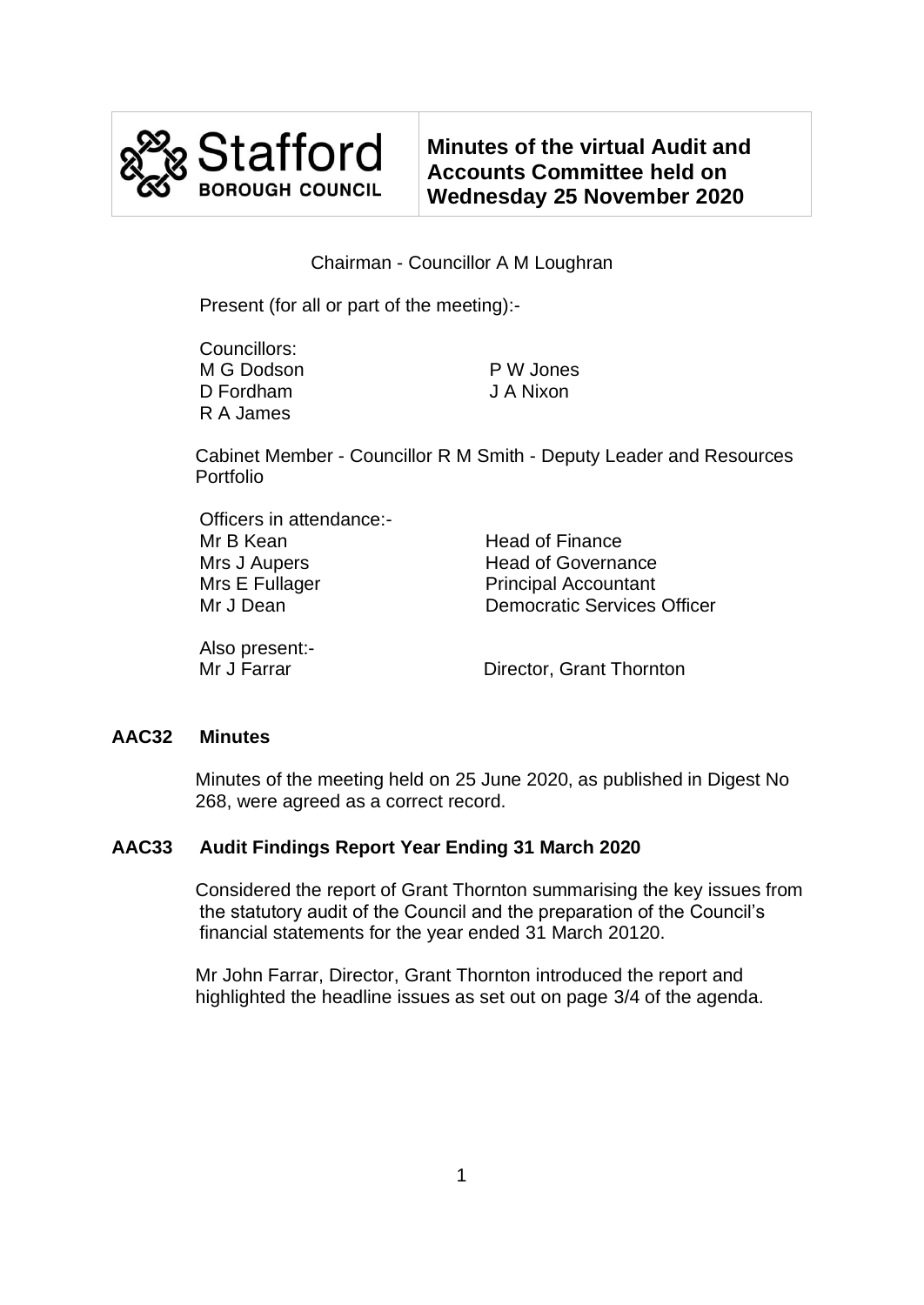Continuing, Mr Farrar led Members through the report highlighting pertinent points for their attention, namely:-

- Value for money arrangements
- Significant audit risks (specifically Covid-19, management override of controls and valuation of land and buildings
- Other audit risks, in particular IFRS16
- Significant findings key estimates and judgements
- Significant findings going concern
- Other responsibilities under the code
- Value for money
- Independence and ethics
- Audit adjustments (Appendix A)
- Audit fees

In concluding his comments Mr Farrar referred to the continued impact of the Coronavirus pandemic on the functions of the Council and paid tribute to Officers of the Finance Team for their assistance in this area of work.

 The Chairman subsequently invited Members to seek clarification on any of the issues highlighted, during which the following matters were explored:-

- Provision for NNDR appeals
- Housing benefits overpayments
- Potential increase in audit fees

 Members subsequently voted to receive the report, which was declared to be carried.

RESOLVED:- that in exercise of the powers delegated to the Committee:

 the Audit Findings for the Council for the year ended 31 March 2020 be received.

*The Head of Finance undertook to examine the proposed fees for the audit and provision of non-audit services, as set out in Appendix B of the report.* 

## **AAC34 Financial Statements Audit 2019/20 Management Representation Letter**

 Considered the report of the Head of Finance (V1 16/11/20) presenting the Management Representation Letter for 2019/20.

 Members voted on the recommendation as set out, which was declared to be carried.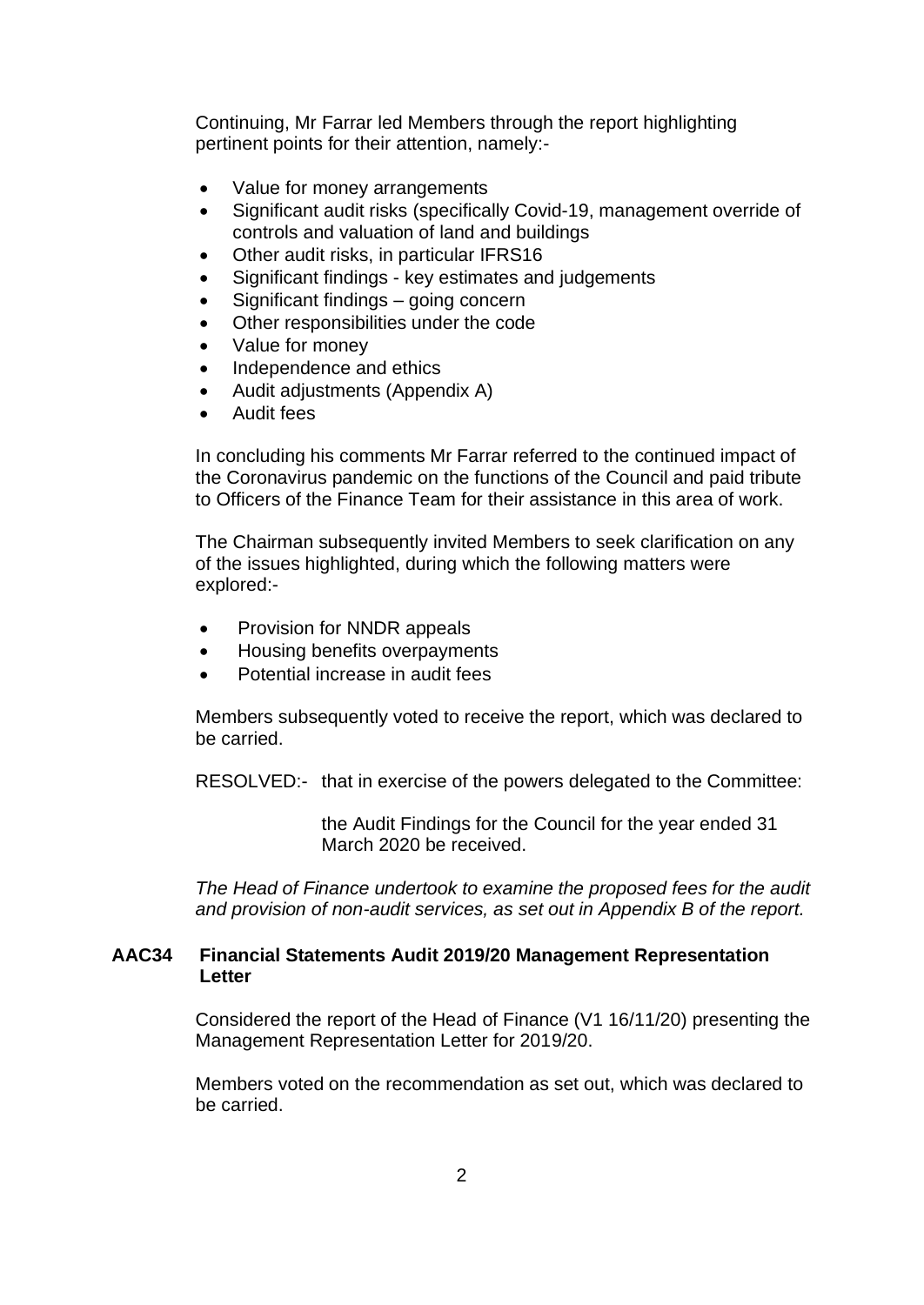RESOLVED:- that in exercise of the powers delegated to the Committee the Management Representation Letter for 2019/20 be endorsed.

 The Management Representation Letter was duly signed by the Chairman of the Committee.

## **AAC35 Statement of Accounts 2019/20**

 Considered the report of the Head of Finance (V1 12/11/20) and the associated booklet presenting the audited Statement of Accounts for 2019/20 for approval by the Committee.

The Head of Finance introduced the report by noting the material impact of the continuing Coronavirus pandemic before inviting the Principal Accountant to appraise the associated booklet, during which time specific reference was made to:-

- Comprehensive income and expenditure account
- Covid-19 impact on valuations
- Local Government pensions scheme assets
- Balance sheet

Members were provided with clarification to their points raised during consideration of the item, following which the Committee voted on the recommendation as set out, which was declared to be carried.

RESOLVED:- that in exercise of the powers delegated to the Committee the audited Statement of Accounts for 2019/20 be approved.

The Head of Finance undertook to rearrange the proposed Local Government Pension Scheme training session with Hymans Robertson prior to paying tribute to the work of the Principal Accountant and her Team in preparing the Council's draft accounts in line with the shortened time frame. The comments were duly echoed by the Chairman and Members of the Committee.

## **AAC36 Annual Treasury Management Report 2019/20**

Considered the report of the Head of Finance (V1 16/11/20) updating Members on treasury management activity and performance during the 2019/20 financial year.